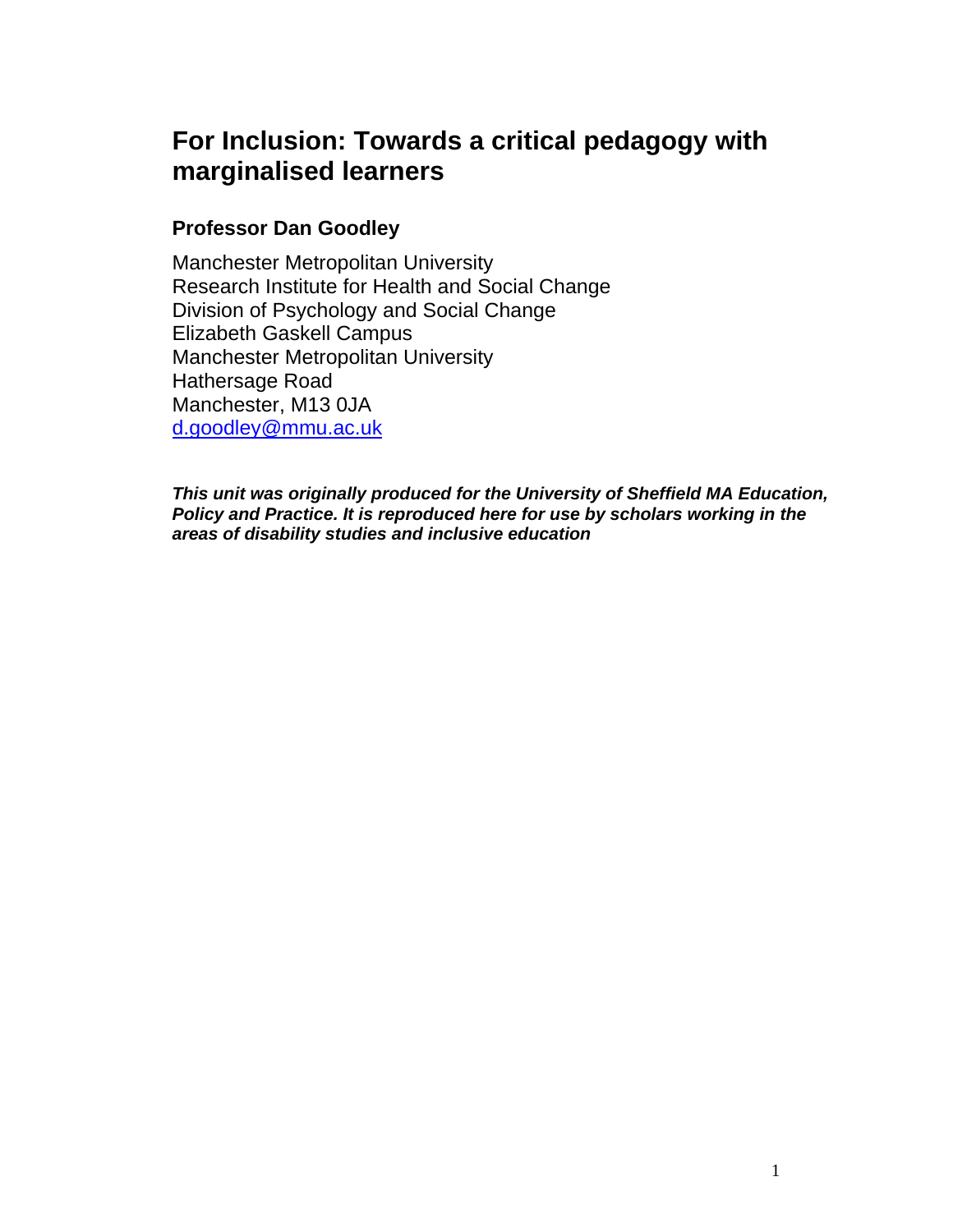## **INTRODUCTION**

This unit considers a number of key issues in relation to the concept of inclusion and its relationship with educational change:

- How can we understand 'inclusion'?
- What elements of societal and educational change are highlighted by inclusion?
- To what extent does an agenda for inclusion demand a radical rethink of pedagogy?

The unit asks you to think critically about your own educational practice, institutional context, the learners and colleagues you encounter and your views, opinions and philosophies of education. Furthermore, you will be provided with a number of activities and resources which can be used in your own practice as well as for your work on this course. This module touches upon a whole host of social, political, historical, cultural, global and economic foundations that underpin and influence educational change. Specifically, our focus is on the ways in which education can be transformed to include all learners regardless of their age, sexuality, gender, class, ethnicity and disability. Throughout this unit, our task is to theorise and promote forms of educational policy and practice that engage with the many requirements of diverse learners.

## **SECTION 1: How can we understand 'inclusion'?**

**ACTIVITY Visit the following websites:**  *Inclusion International*  http://www.inclusion-international.org/en/ *Unesco Salamanca Statement*  Link: http://unesdoc.unesco.org/images/0009/000984/098427eo.pdf *Index for Inclusion*  Link: http://inclusion.uwe.ac.uk/csie/indexlaunch.htm *Singapore Disability Awareness Public Education (DAPE)Campaign in 2005:*  Link: http://www.ncss.org.sg/dape/ *Special Education in Singapore*  http://web.singnet.com.sg/~liewping/

Educators … should reject forms of schooling that marginalize students who are poor, black and least advantaged. This points to the necessity for developing school practices that recognize how issues related to gender, class, race and sexual orientation can be used as a resource for learning rather than being contained in schools through a systemic pattern of exclusion, punishment and failure (Giroux, 2003, p10).

Education and schooling have long historical associations with emancipation and equality. These include:

- the massification and opening up of education to all learners;
- the linking of schooling and progressive forms of society;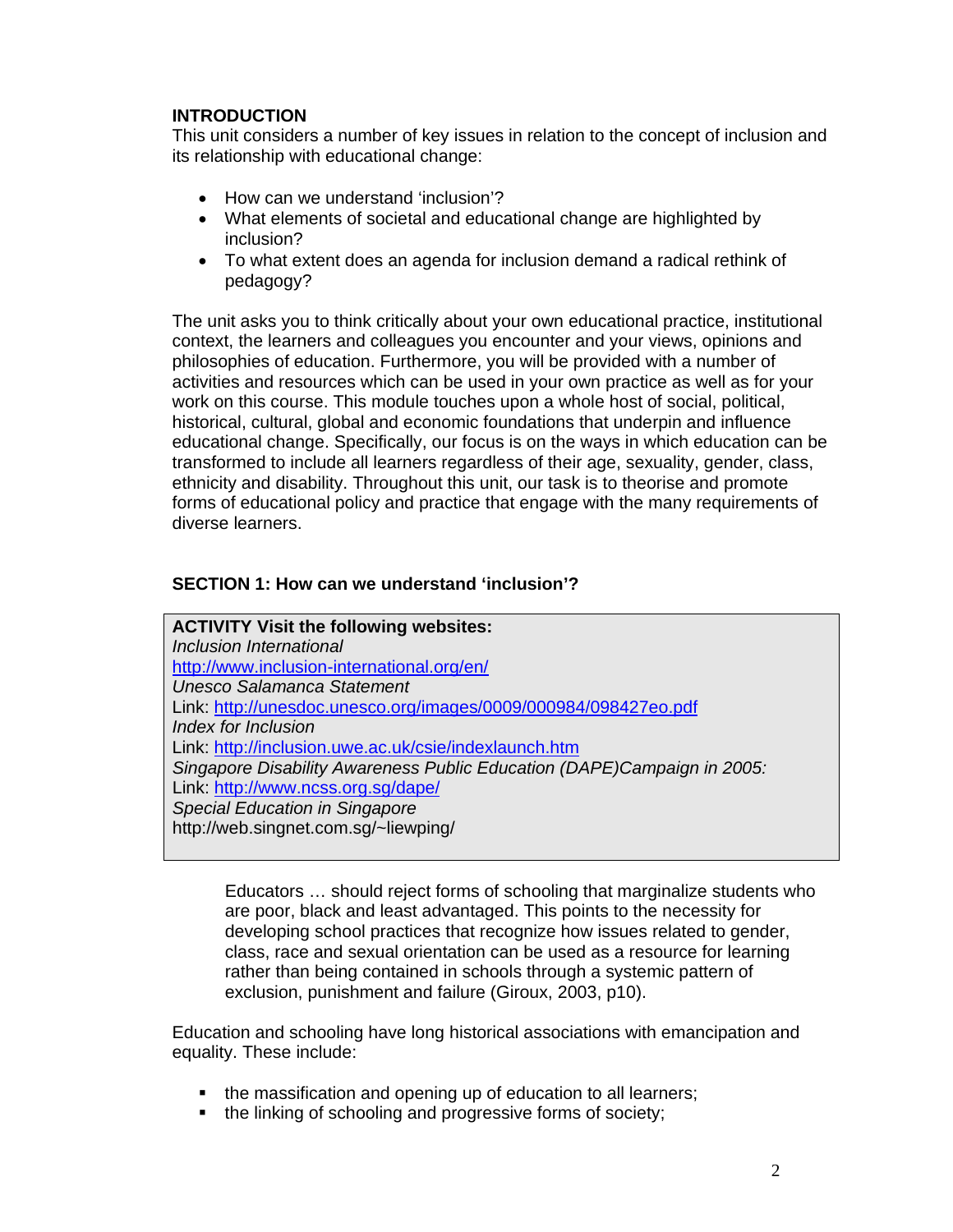- the centrality of education to modern societies and the knowledge economy;
- The making of citizens through nation states' educational programmes;
- The promotion of forms of rationality that underpin professional groupings and disciplines.

All highlight the change potential of education. A key aim of the progressive nature of educational change is to benefit all learners. This aim – in relation to Special Educational Needs (SEN) – is shared across the globe, exemplified by the 92 governments and 25 international organisations who agreed with the promotion of the 1994 Unesco Salamanca Statement. As you will have seen from the earlier , this statement included the following assertions:

- every child has a basic right to education;
- every child has unique characteristics, interests, abilities and learning needs;
- education services should take into account these diverse characteristics and needs ;
- those with special educational needs must have access to regular schools;
- regular schools with an inclusive ethos are the most effective way to combat discriminatory attitudes, create welcoming and inclusive communities and achieve education for all;
- such schools provide effective education to the majority of children, improve efficiency and cost effectiveness.

For many observers the word 'inclusion' is synonymous with the education of children with impairments, disabilities and special educational needs. But, inclusion is a broad category. The sociologist of education, Len Barton (2004), has argued that social and educational exclusion has many compounding forms of differing exclusions; is not a natural but a socially constructed process; has no single factor that can remove it and is in constant need of conceptual analysis. For our purposes, then, while disability and SEN analysis are important it is crucial that we keep a broad view of the kinds of learners involved in debates about inclusion.

#### **ACTIVITY**

Read the following e journal article Nind, M. (2005). Inclusive education: discourse and action. British Educational Research Journal, Volume 31, Number 2, pp. 269 275 and consider this extended review in terms of the following questions:

- What does inclusion mean to you?
- What kinds of different learners can you identify in your own educational contexts?
- What challenges do different learners pose for education?
- How could you make your teaching more inclusive?

Inclusion relates to much more than adapting education to the specific needs of particular students. It also highlights the extent to which educational policy, pedagogy and teaching practice are 'socially just' in kindergartens, schools, colleges, universities and the wider community. Inclusion demands changes at: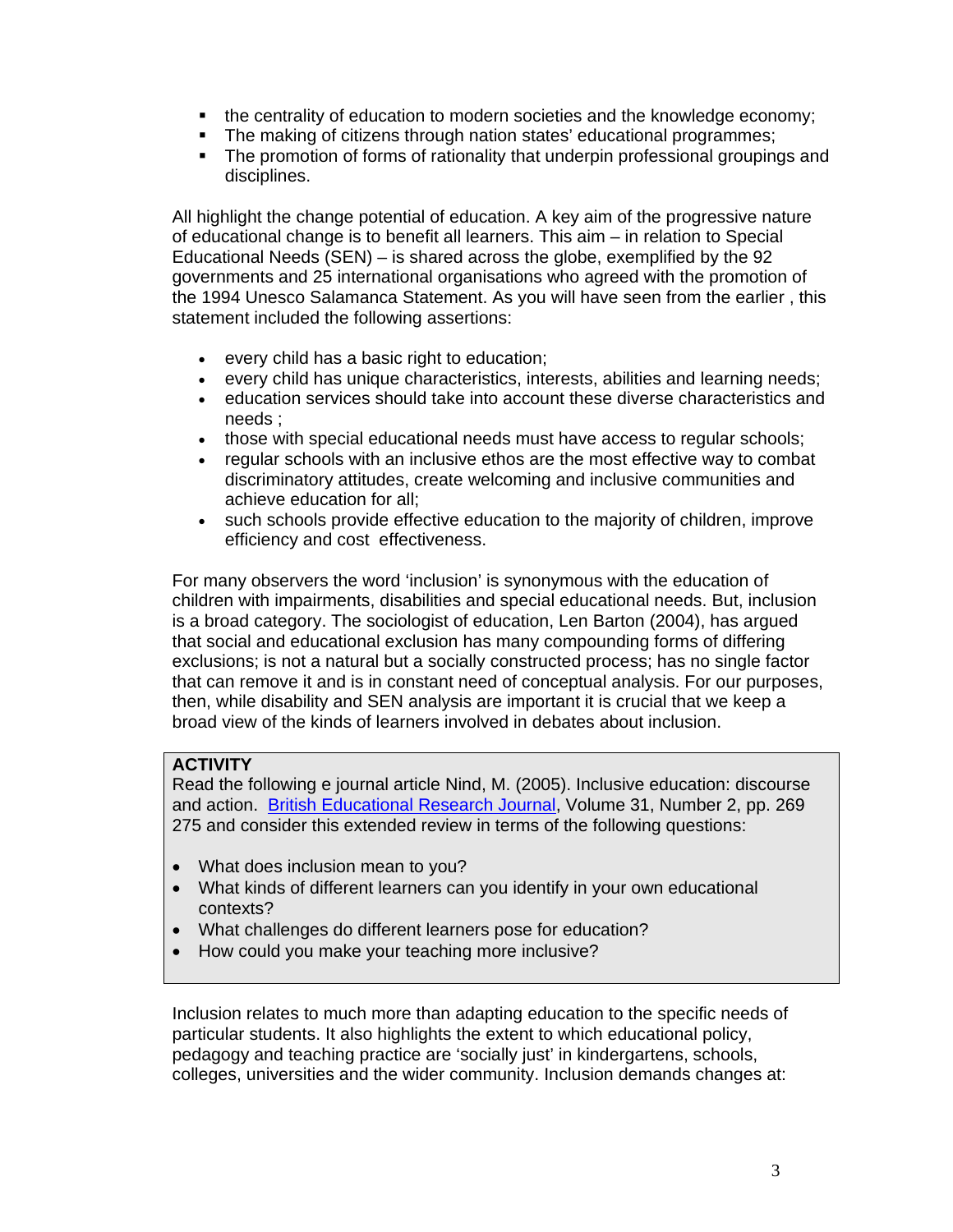- the macro level: government policies and initiatives promote the social and educational inclusion of people who have historically been marginalised;
- the meso level: educational institutions develop inclusive forms of organisation, curriculum and pedagogy which include diverse learners
- The micro level: teachers look critically at their practice in order to include learners within the classroom.

It is therefore possible for us all to start asking critical questions about our educational institutions, the associated aims, policies and visions and our practices. However, in order to do so, it is important to think about those aspects of change that are implicated in debates about inclusion.

## **SECTION 2: What elements of change are implicated by inclusion?**

Our exploration of inclusion involves an exposition of the cultures and societies in which education is enacted. For our purposes, it is important to think about the process of inclusive education as being subject to a whole host of socio-political and economic changes. Education is shaped by wider societal changes at global, national and local levels. One major change has been the increased marketisation of (inclusive) education, which is analysed by these two readings:

Saravanan, V. (2005). Thinking Schools, Learning Nations: Implementation of Curriculum Review in Singapore. *Educational Research for Policy and Practice, 4,* 97-113

Tan, J. (1998). The Marketisation of Education in Singapore: Policies and Implications International Review of Education / Internationale Zeitschrift für Erziehungswissenschaft / Revue internationale de l'éducation, Volume 44, Number 1, 1998, pp. 47 63(17)

Contemporary Singaporean society, like many developed nations, can be seen to be fundamentally conceived in relation to the Neoliberal market [http://en.wikipedia.org/wiki/Neoliberalism]. Tan's (1998) paper provides a critical overview of some of the impacts of Neoliberalism in the context of Singapore which include the encouragement of greater school autonomy and the fostering of competition among schools. When education is shaped by Neoliberal thought – and educational institutions enter the market – then this raises questions about the aims and philosophies of education. Clearly, this will have significant implications for inclusion and for the emancipatory potential of education.

#### **ACTIVITY**

Read the following e.journal article Lim, L. and Tan, J. (1999). The marketization of education in Singapore: prospects for inclusive education. International Journal of Inclusive Education, Volume 3, Number 4, 1 October 1999, pp. 339 351(13). As you are working through the paper consider these questions:

- What do you understand by the phrase the 'marketisation of education'?
- What are the relationships between progressive modern societies, the market and educational provision?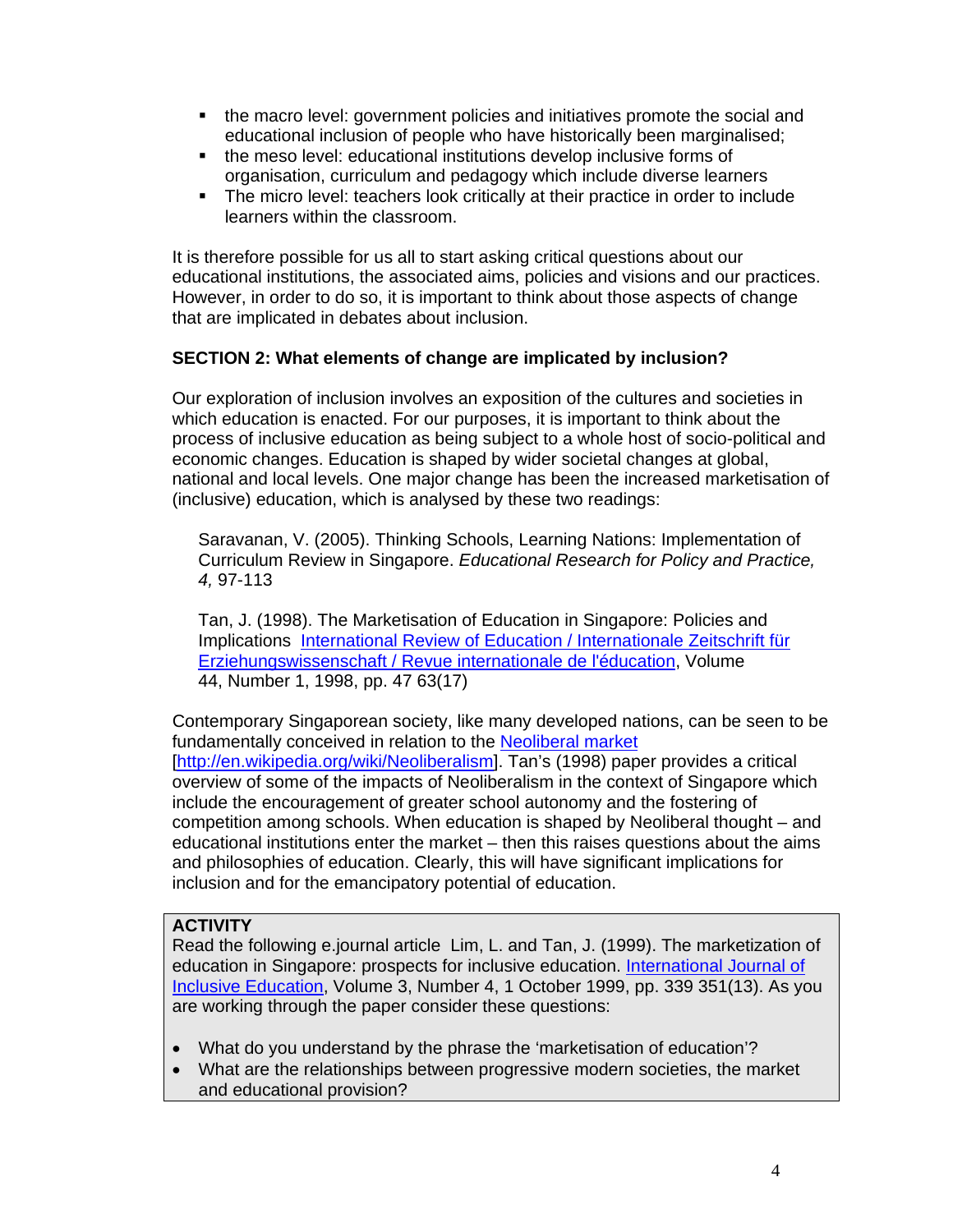- What conceptions of the learner and student emerge from the discourse of marketisation?
- What elements of your day-to-day educational practices can be seen as being the produce of the marketisation of education?
- To what extent is the marketisation of education a threat or ally to inclusive practices?

Marketisation changes the roles adopted by the social actors of educational institutions. For Giroux (2003, p3), modernist, marketised forms of education risk creating schools as simply adjuncts of the workplace. Furthermore, within the culture of competition, 'technocratic rationality' is embraced and leads to the testing and sorting models of assessment that reproduce wider inequities of society, pliant workers, capitalist subjects. Education is education for accommodation and as a consequence:

pedagogy [is] either reduced to a sterile set of techniques or dressed up within the discourse of humanistic methods that simply soften[s] the attempts by the schools to produce insidious form of moral and political regulation' (Giroux, 2003, p6).

The potential of schooling is therefore threatened by its place in the market. On a less critical note, markets can be seen to give learners – or consumers –rights to the kinds of educational experiences that they should receive. Accordingly, schools aim to raise their standards to compete for consumers while parents have more power in supporting their children to make educational choices (Khong and Ng, 2005). Processes closely tied to the market are those associated with process of globalisation [ http://en.wikipedia.org/wiki/Globalisation]. Mok (2003) notes that some observers view the global economy as being dominated by uncontrollable global forces in which nation states are structurally constrained and therefore the capacity of modern states eventually declines. Alternatively:

other scholars believe even though there may be similar trends and patterns in public policy and public management domain along the line of privatisation, marketisation, commodification and corporatisation, different governments may use the similar strategies to serve their own political purposes. Hence, modern states may tactically make use of the globalisation discourse to justify their own political agendas or legitimise their inaction (Mok, 2003, p201)

Interesting questions are therefore raised about how the institutions of Singaporean society – such as education – respond to global demands and agendas. If you think back to the paper by Saravanan (2005), a key emerging challenge for Singapore resides in how it conceptualises and places itself in relation to the knowledge economy. Hence, each nation involves itself in contemplating educational policy and practice in light of global factors and national responsibilities. In conceptualising the inclusion of learners, it is therefore important not to simplistically import ideas from one nation to another. Potts (1998) suggests that too often inclusion is viewed as concept that has emerged in developed minority world economies – dominated by North America and the UK – which is then applied in other nation states. In contrast, inclusive educators in Singapore need to think critically about how such ideas can be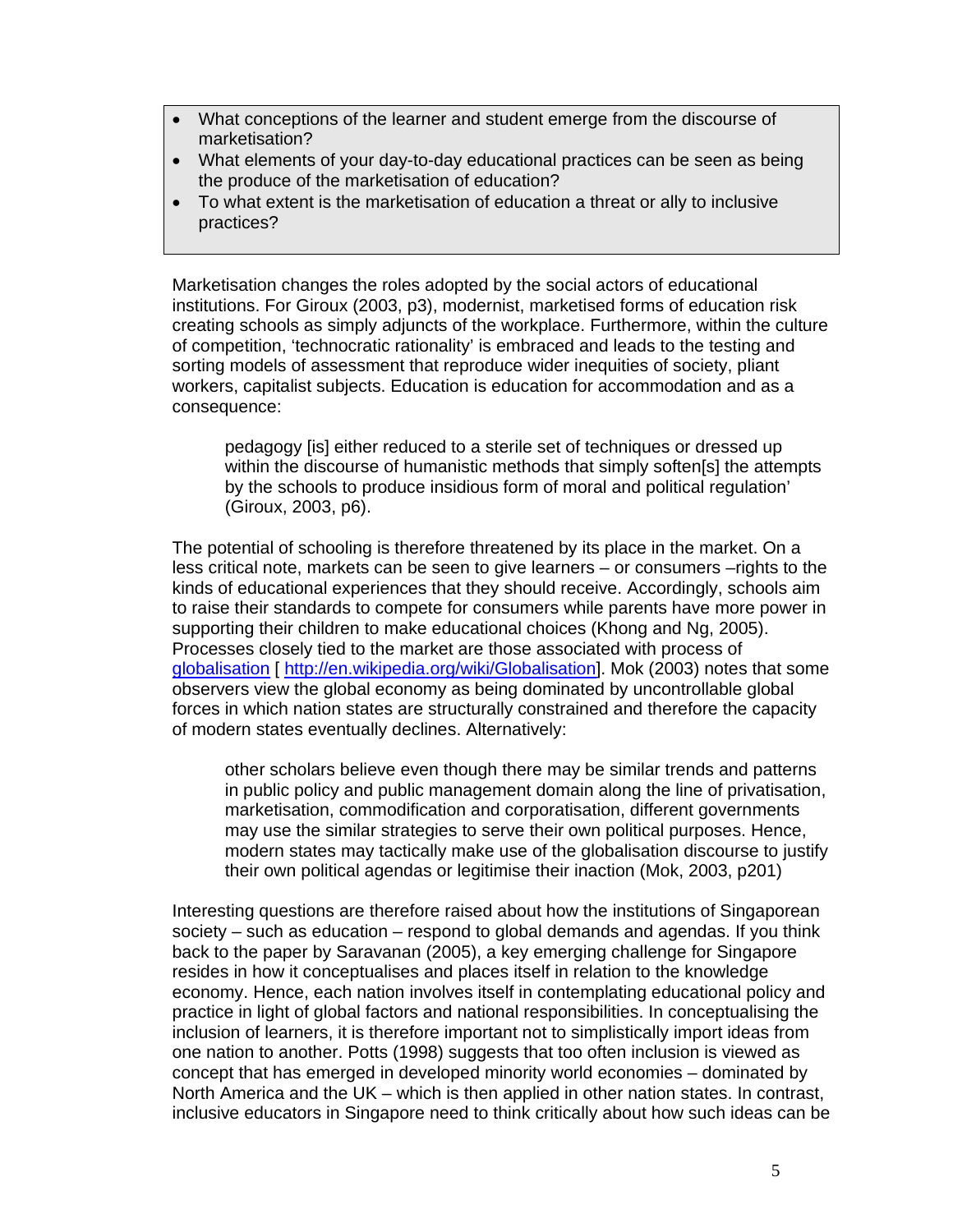best practised in the national context. Here, then, global ideas associated with inclusion, the market, neoliberal views and their alternatives are considered from the position of the local: inclusion is a 'glocal' phenomenon.

A further useful resource is available as an e-book in the University of Sheffield library: Edwards, R. and Usher, R. (2001). *Globalisation and Pedagogy: Space, Place and Identity.* London: Routledge Falmer.

### **SECTION 3: To what extent does an agenda for inclusion demand a radical rethink of pedagogy?**

In thinking through the wider conceptions of inclusion we have asked ourselves a number of questions.

- To what extent does education reproduce versions of society?
- What are the possible impacts of educational change on learners?
- What views of our learners can be advanced in ways that promote their inclusion within educational contexts?

In order to address these questions it is helpful to think about developing a *critical pedagogy.* Common definitions of pedagogy consider it a culturally specific way of organising formal education in institutional settings, categorised by curriculum, instruction and evaluation. Gabel (2002) asks that this definition is broadened to 'a way of being, or … living with or parenting children' (p178). Furthermore, borrowing from critical literacy analyses, Gabel (2002, p185) suggests that pedagogy is the doubting of parenting and teaching, and 'critical pedagogy's interest [is] in social transformation and the abolishment of marginalisation or oppression'. 'Critical pedagogy' is a term often associated with the radical writings of educationalists such Henry Giroux, Peter McLaren, bell hooks and Paulo Friere. A commonly held conviction of these writers is associated with the transformative and emancipatory potential of education and pedagogy. For example, Giroux (2003, p11) understands pedagogy as 'a moral and political practice crucial to the production of capacities and skills necessary for students to both shape and participate in social life'. We are asked to reinvest pedagogy with criticality and hope whilst also being sensitive to the global and national markets and their potential impact upon educators.

In order to open up the possibilities for change in relation to pedagogy, it is possible to identify a number of key resources. In this section we look at four: critical literacy, feminisms, critical race and critical disability studies. By the end of this section you will have some understandings of a huge variety of transformative ideas that can be applied in reconceptualising your own pedagogy. All of these approaches share a commitment to making education an inclusive phenomenon.

#### *i. Critical literacy*

The 'Thinking Schools, Learning Nation' (TSLN) policy in Singapore demands that more time is spent on the development of critical thinking. For example, this has seen the reduction of the content of courses by 30% so that time can be spent developing the criticality of students. Koh (2002) argues for an approach to critical thinking that engages with a critical literacy approach to the analyses of texts which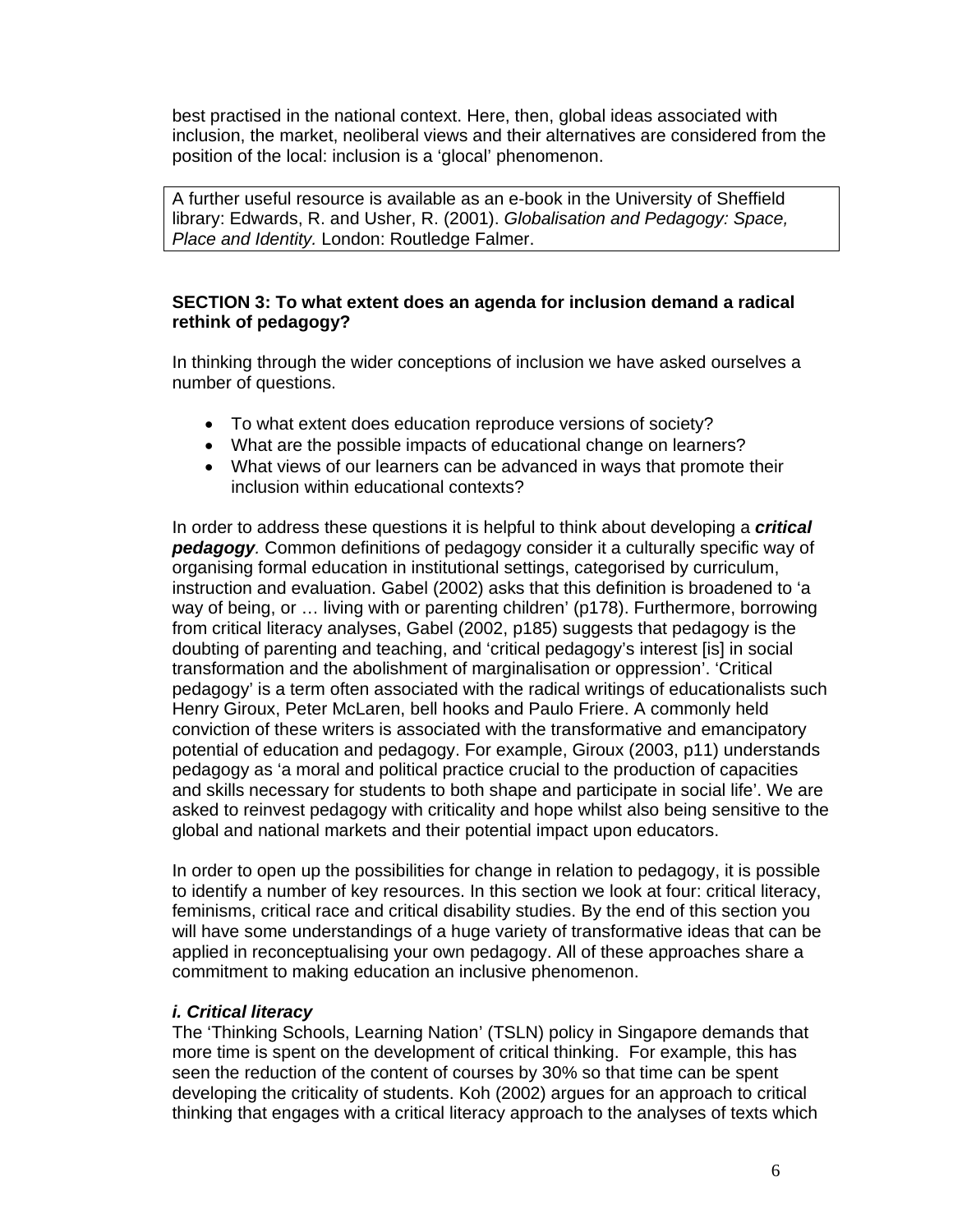include: media texts, hypertexts, visual texts as well as traditional texts of course materials. Students are asked to pose deep, complex, social, historical, cultural, global and political questions about the construction of texts. Criticality then links into wider questions of social inclusion and justice: students develop alternative reading positions, critique texts for their cultural assumptions and contest dominate views and discourses where some groups of people are included and others marginalised. Texts, ideas and knowledge are no longer treated as a priori fixed forms of truth but as constituting, creative and active phenomena.

#### **ACTIVITY**

Think about your own classroom context and consider the ways in which you could open up discussion about a particular text or texts amongst the group of students/learners you are working with. Here are some of the questions you could ask;

- What does this text say about the society in which we live?
- What understandings of knowledge are at use?
- What arguments or propositions are at play in the text
- What alternative ideas and arguments could be offered to those presented in the text?
- Who is this text produced for / aimed at?

A further useful resource is available as an e-book in the University of Sheffield library: Morgan, W. (1997). *Critical Literacy in the Classroom: The Art of the Possible.* London: Routledge.

## *ii. Feminisms*

#### **"Gap between girls and boys widens**

Just over half of boys begin secondary school with the expected skills in reading, writing and maths, compared to almost two-thirds of girls. The new figures from the Department for Education and Skills showed that the gender gap has widened. In 2005 51% of 11-year-old boys reached the expected level 4 in reading, writing and maths, compared with 63% of 11-year-old girls. There was a one percentage point drop in boys' scores compared to 2004 and a one percentage point rise for girls".

(adapted from the UK publication, Times Educational Supplement, 4.11.05, from http://www.literacytrust.org.uk/Database/boys/genderupdate.html#begin)

Gender differentiation raises very practical dilemmas for educational professionals. A particular issue of concern and media interest has been the underperformance of boys in school settings, raising questions about how well teachers respond to supporting under-achieving boys. Indeed, in the UK, each year seems to bring with it another media panic about the failure of boys in the school setting (Gove and Watt, 2000).

In attempting to challenge these failings, various interventions have been implemented such as 'buddying up' young boys with suitable older male role models; reorganising the curriculum to make it more masculine or 'boy friendly' and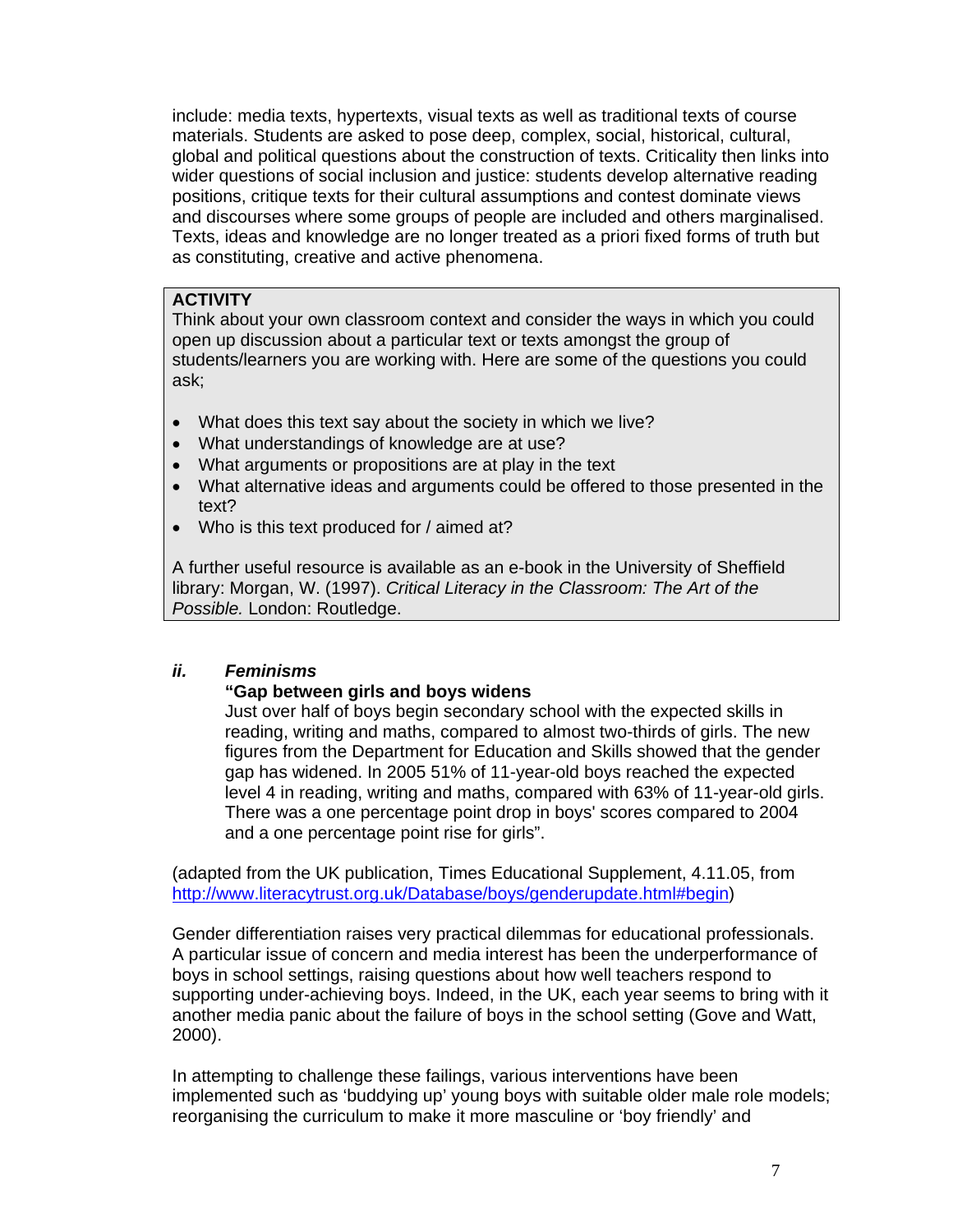promoting the input of male teachers into the educational experiences of boys. Throughout, the emphasis is on promoting the educational inclusion of boys.

The paper by Keddie (2006) presents a feminist angle on this issue of educational failing by considering the input of feminist theories and the development of transformative pedagogies. In this analysis, Keddie makes use of the model of 'productive pedagogies' (see page 101). Drawing upon this model it is possible to interrogate the workings of a classroom and educational context by considering the questions posed in terms of the categories of 'intellectual quality'; 'connectedness'; 'supportive classroom environment' and 'recognition of difference'. The aim here is open up pedagogy to considerations of those qualities that might often be associated with femininity – emotional responsibility, nurture and community. In this sense, an agenda for inclusion is associated with a wider reading of the pedagogy; rethinking how teachers facilitate students' understandings of themselves and others; promoting a more equitable and inclusive classroom culture and sensitising teachers and students to wider social forces that enter educational institutions and the classroom.

## **ACTIVITY / ASSIGNMENT SUGGESTION**

Think of the ways in which you could adopt the model of productive pedagogies, presented in Keddie's (2006) paper and detailed in some of the key literature in the reference section, in order to assess levels of 'intellectual quality'; 'connectedness'; 'supportive classroom environment' and 'recognition of difference' in your own educational context. Using the questions on page 101 and the subsequent discussion in the paper, plan a brief research proposal which covers the following areas:

- Literature review identify three pieces of literature that would help ground your study of your classroom;
- Methodology outline the number of classes to observe; how observations would be carried out; how the data could be collected and provide a timetable for the work;
- Analysis consider how would you make sense of the data collected with reference to literature on qualitative data analysis and the literature on productive pedagogies presented in the paper and related references;
- Ethical considerations identify and consider dilemmas that are raised by carrying out this research;
- Identify elements of recent Singaporean educational policy to which this research would relate.

*You are not expected to implement the research proposal BUT INSTEAD to plan and reflect critically on the process of planning a piece of research.* 

A further useful resource is available as an e-book in the University of Sheffield library: Paechter, C. (1998). *Gender, power and schooling.* London: Falmer Press.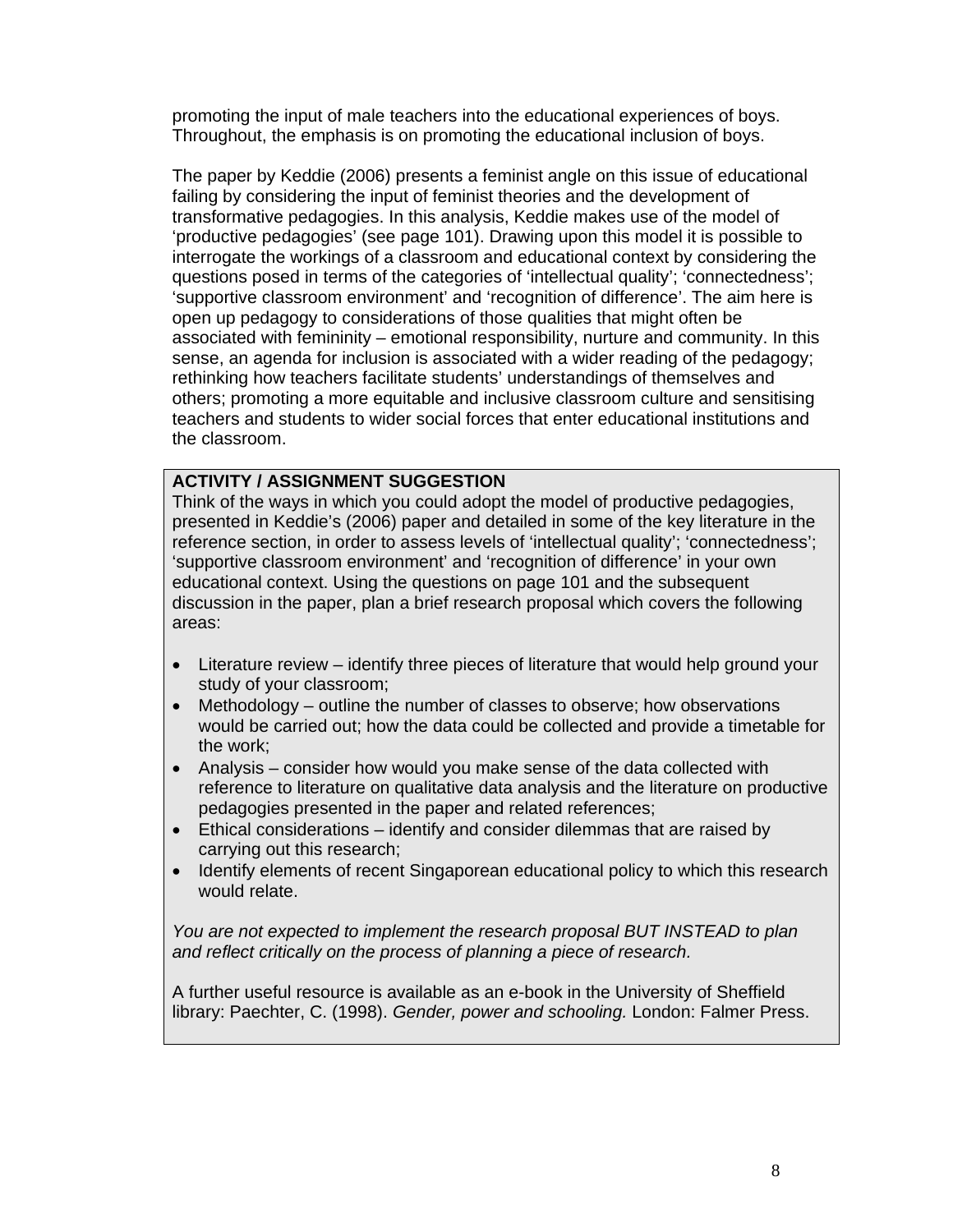## *iii. Critical race*

Any attempt to (re)engage excluded learners with the curriculum, teaching and assessment, must be aware of culture and ethnicity. Lynn (2004) provides a useful overview of the practice of a liberatory pedagogy that aims to involve children of colour. Specifically in relation to the inclusion of Black and Afro-Caribbean children in North America, this approach aims to teach children about African culture; promote a dialogical engagement in the classroom and engage in daily acts of selfaffirmation. Simultaneously, such an approach also has deeper conversations about theory. Critical Race theory is the term often used to define this approach to educational inclusion. Lynn (2004) identifies a number of tenets that guide the work of associated scholars, researchers and educators:

- 1. Recognising inequities in the legal system in relation to people of colour (or ethnicity);
- 2. Repositioning the centrality of race in contemporary society (race/ethnicity as a major defining factor in the constitution of society);
- 3. Rejecting West-European/modernist claims of neutrality and objectivity (with a turn to the subjective);
- 4. Reliance upon the experiential, situated and subjugated knowledges of people of colour (so giving voice to Black learners and teachers whose stories are often ignored);
- 5. Embraces interdisciplinarity and 'intersectionality' (the latter where race is considered alongside other socially constructed categories or groups marginalised by dominant forms of education)

Lynn (2004) considers critical race theory to be an epistemology of transformation and liberation and an arena for the development of theoretical constructs that ensure the cultural sensitivity of empirical work.

 **TO** paper by Lynn, M. (2004). Inserting the 'Race' into critical pedagogy: an analysis of 'race-based epistemologies'. *Educational Philosophy and Theory, 36 (2),* 153 - 165

Clearly, such an approach has resonance in a multi-cultural society such as Singapore. It also raises some fascinating questions about various educational institutions' response to diversity amongst their student bodies. Critical race analyses therefore raise a number of interesting questions in relation to your own practitioner context, which might include:

- What different ethnic and cultural backgrounds are represented in your educational context?
- What kinds of knowledge are (not) shared about ethnicity in the curricula?
- To what extent does a particular curriculum you adopt recognise or ignore ethnicity?
- In what ways could learners of colour or ethnicity be included?
- To what extent has Singapore responded to multi-culturalism?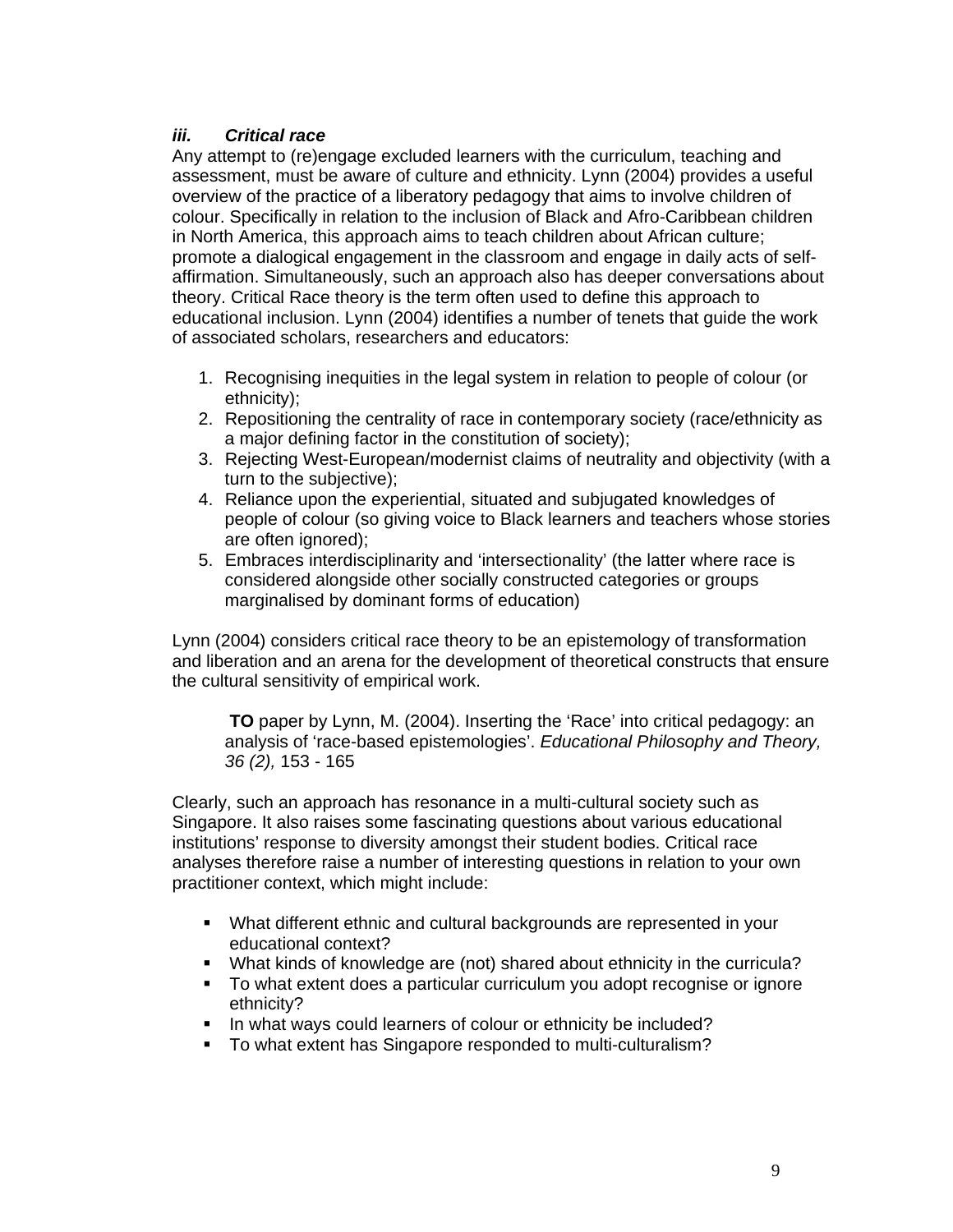## *iv. Critical disability studies*

#### **ACTIVITY**

Read the paper by Gabel, S. (2002). Some Conceptual Problems with Critical Pedagogy *Curriculum Inquiry, 32 (2),* 177-201.

We have returned, full circle, to that group of students who are so often associated with the phenomenon of inclusion: students with disabilities or labels of SEN. The paper by Gabel and the interview with Dan Goodley will have given you some sense of the issues facing educational researchers who adopt a critical disability studies perspective. A number of issues are pertinent here. First, a critical pedagogy that includes disabled people requires a major rethink about the ways in which students' participate. Too often, when we think of involving students, we assume students to be autonomous, able, productive, skilled, accountable individuals who are ready and willing to lead developments within the classroom. In short, our students are understood to be able. Such a construction of the learner is hugely problematic for students with disabilities and or special educational needs who require the support of others. Indeed, Masschelein and Simons (2005) argue that moves towards inclusive schooling in the UK continue to fail students because they maintain a particular vision of the individual student and their relationship with (and responsibilities to) society:

Inclusion … is linked up with entrepreneurship … the willingness to live an entrepreneurial life and to put one's capital to work. An inclusive society, therefore, is not a society of equals in a principled way, but a society in which everyone has the qualities to meet her needs in an entrepreneurial way (p127)

Such a conception of the learner mirrors the kind of individuals valued by Neoliberal societies. Students with disabilities or labels of SEN challenge this conception. Learners who require the consistent and perhaps long term support of carers and supporters disrupt the view of the learner as an autonomous learner. 'The goal' of education – academic excellence – is troubled by those learners who might never be capable of (nor interested in) such achievements. But these problems bring with them potentially exciting opportunities. Pedagogy is transformed by the presence of learners with disabilities or labels of SEN:

- **Students with speech, language and cognitive impairments demand** educators to be more imaginative in their teaching;
- Non-disabled and disabled learners learn about and support each other;
- An inclusive teaching session includes not only a disabled learner but all learners;
- The meanings and ambitions of education are stretched beyond a fixation with academic achievement;
- Curricula are revamped to include consideration of social and cultural exclusion;
- Group work is enhanced through the sharing of different skills a concept we might call 'distributed intelligence'.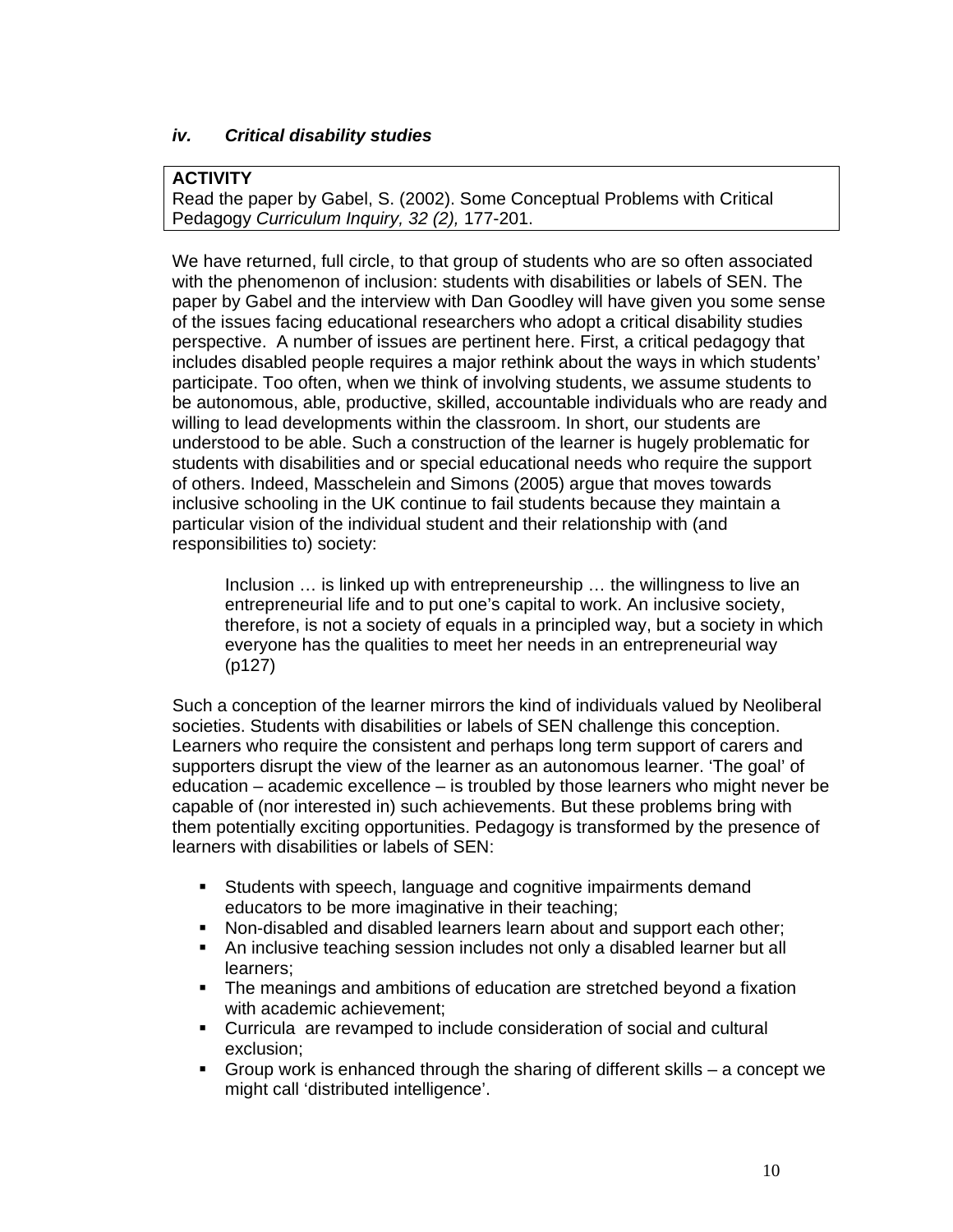There are no easy answers to the inclusion of learners with disabilities or labels of SEN. Yet, inclusion opens up possibilities for thinking and learning in their broadest sense. Furthermore, we are encouraged to rethink the knowledge we use to construct versions of humanity (Goodley, 2001).

#### **SECTION 4: Some final words…**

Inclusion is a complex process often raising more questions than answers. One of the main objectives of inclusive education is to push us to think with hope about the possibilities of education. Hope allows us to start 'conceiving freedom and justice on the terrain of capacities leads beyond mere dreaming' (Giroux, 2003, p7). Our transformative pedagogies should encourage educators and students to:

learn how to govern rather than be governed, while assuming the role of active and critical citizens in shaping the most basic and fundamental structures of a vibrant and inclusive democracy … Learning at its best is connected with the imperatives of social responsibility and political agency (Giroux, 2003, pp7-9)

#### **References**

Barton, L. (2004). Social Inclusion and Education: Issues and Questions. Paper presented at the ESRC seminar *Towards Inclusion: Social Inclusion*  and Education. 19<sup>th</sup> July 2004, Institute of Education, London.

Gabel, S. (2002). Some Conceptual Problems with Critical Pedagogy *Curriculum Inquiry, 32 (2),* 177-201.

Girpix, H. A. (2003). Public Pedagogy and the Politics of Resistance: Notes on a critical theory of educational struggle. *Educational Philosophy and Theory, 35, (1)* 5-16.

Goodley, D. (2001). 'Learning Difficulties', the Social Model of Disability and Impairment: Challenging Epistemologies. *Disability and Society, 16 (2),* 207- 231.

Gove, J. and Watt, S. (2000). Identity and Gender. In K.Woodward (Ed.) *Questioning Identity: Gender, class and nation.* London: Sage in association with the Open University.

Keddie. A. (2006). Pedagogies and critical reflection: key understandings for transformative gender justice. *Gender and Education, 18 (1),* 99-114(16)

Khong, L. and Ng, (2005). School–Parent Partnerships in Singapore . *Educational Research for Policy and Practice, 4 (1),* 1-11.

Masschelein, J.; Simons, M. The strategy of the inclusive education apparatus. *Studies in Philosophy and Education, 24 (2),* 117-138

Mok, K. H. (2003). Similar Trends, Diverse Agendas: higher education reforms in East Asia. Globalisation, Societies and Education, *1, (2),* 201-221.